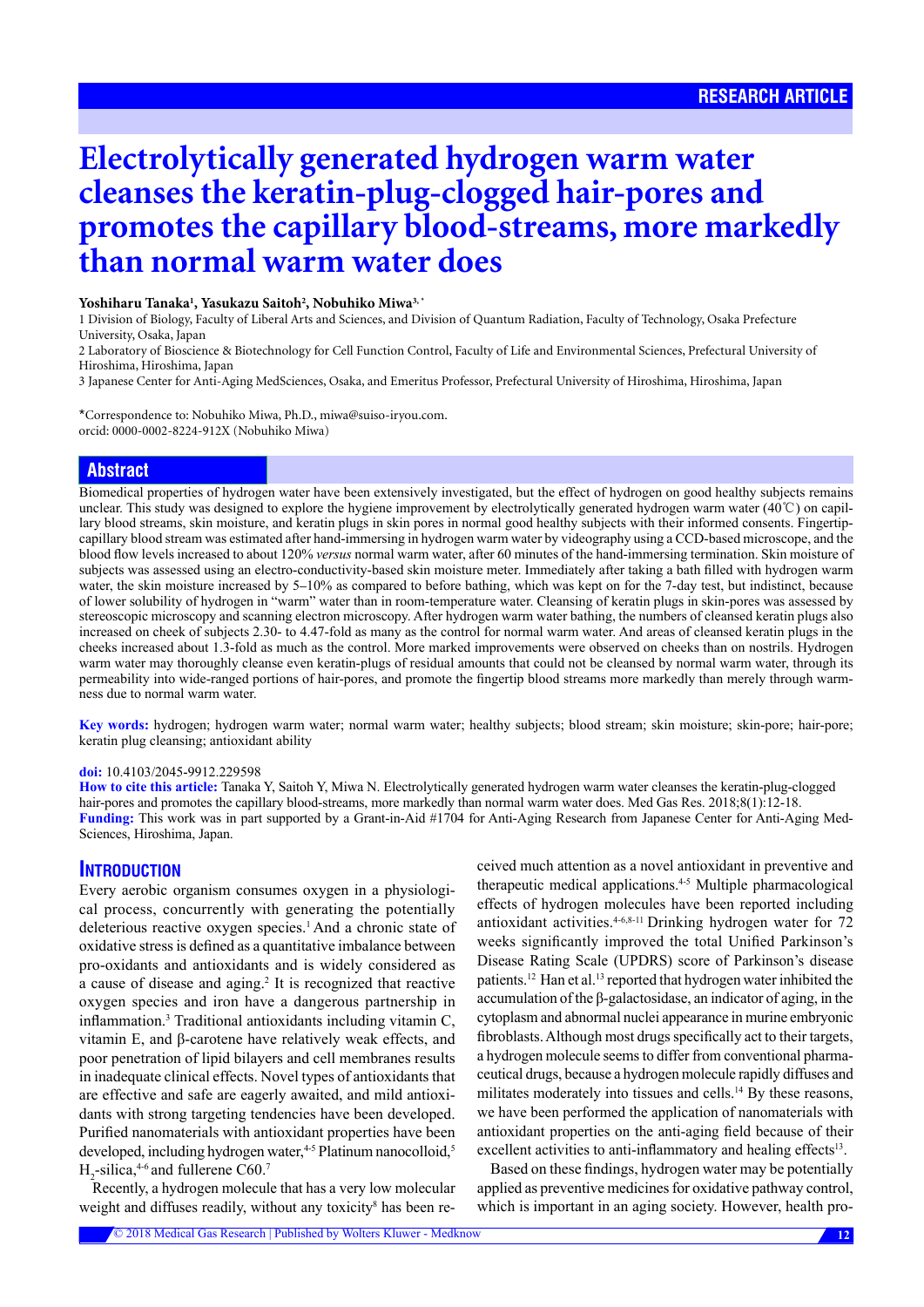motion effects of hydrogen water have not been investigated sufficiently on normal subjects. In the present study, we aimed to explore the hygiene improvement by electrolytically generated hydrogen-containing warm water on fingertip-capillary blood streams, skin moisture, and cleansing of cheek-keratin plugs. We examined them on normal subjects in terms of tissue permeability and antioxidant ability of hydrogen as compared with normal warm water.

## **Subjects and Methods Preparation of hydrogen warm water**

Electrolytically hydrogen warm water was prepared using the electrolysis device, Spahare (Flax Co., Ltd., Yokohama, Japan). In the apparatus, the gaseous hydrogen was produced by the electrolysis of warm water in a bathtub. The warm water without electrolysis was applied as normal warm tap water for the control.

Hydrogen warm water, which was applied to fingertipcapillary blood stream test by 350 mL as oral administration and 15 L as hand-immersion, contained 0.23 and 0.09 ppm, respectively, of dissolved hydrogen (DH) as measured with a DH meter (DH-35A, DKK-TOA Corp., Tokyo, Japan) at 10 minutes after administration. Dissolved hydrogen content was also measured at 20 minute-operation by 15 L of hydrogen warm water, and the DH was 0.12 ppm. The pH and dissolved oxygen (DO) were measured with a pH/DO meter (D-55, Horiba Inc., Kyoto, Japan), and oxidation-reduction potential (ORP) was measured using an ORP meter (RM-20P, DKK-TOA Corp.). Then, hydrogen warm water of 180 L, which was applied in a bathtub for cleansing of keratin plug test and skin moisture test, contained dissolved hydrogen at 0.014 ppm after 10 minutes operation. Dissolved hydrogen content was also measured after 20 minutes operation by 180 mL of hydrogen warm water, and the DH was 0.015 ppm.

These parameters, temperatures, DH concentrations, oxidation-reduction potential (ORP) and DH concentrations of hydrogen warm water and normal warm water are shown in **Table 1**. All other reagents were commercial products of the reagent grade.

## **Promoting of fingertip-capillary blood stream by oral- or immersed-hand-mediated administration of hydrogen warm water**

Promoting of fingertip-capillary blood streams by hydrogen warm water was assessed on subjects with comparing oral administration and immersed-hand-mediated administration of hydrogen warm water. Two females at the ages of 51 and 43 years in normal good health state with their informed consents were enrolled in these tests. At first, subjects drank hydrogen warm water of 350 mL at 40℃ for 10 minutes as an oral administration test. Subsequently, capillary blood streams on several capillary-loop points of fingertip were observed by videography using a CCD (charge coupled device)-based microscope (Bscan-Pro, Goko International Co., Ltd., Nagano, Japan; **Figure 1**) at each time point for 120 minutes. Then, subjects immersed their hands into hydrogen warm water of 15 L at 40℃ for 10 minutes as an immersed-hand-mediated administration test, and capillary blood streams on fingertip were assessed in the same way as mentioned above. The blood flow level was assessed

semi-quantitatively as % of the control for three typical microphotographic areas of the ring fingertip using Image J software (National Institute of Health, Bethesda, MD, USA).

The blood-flow fluctuation was so large as not necessarily significant, and therefore was measured for neither hydrogen room-temperature water nor normal warm water.

## **Skin moisture improvement by hydrogen warm water bathing**

Skin moisture improvement on several skin loci such as cheek, neck, upper arm inside part, elbow, lower arm inside part, and back of hand by hydrogen warm water bathing was assessed on subjects. Two females at the age of 18 and 43 years in normal good health state with their informed consents were enrolled in these tests. At first, subjects took a bath filled with hydrogen warm water of 180 L for 10 minutes at 40℃. In bathing, their faces were covered with a hydrogen warm water-dampened towel, and the towel was exchanged every minute to keep the skin wet. Immediately before and immediately after and 60 minutes after bathing, skin moisture was measured three times using an electro-conductivity-based skin moisture meter DM-R2 (Panasonic Corp., Osaka, Japan). These experiments were performed every day for seven days. And before those seven days, experiments by normal warm water bathing were conducted in the same way as mentioned above.

## **Cleansing of keratin plugs on nostril and cheek by hydrogen warm water assessed by stereoscopic microscopy and scanning electron microscopy**

Cleansing of keratin plugs on nostril and cheek, and sebumfilled hair follicles by hydrogen warm water were assessed on subjects. Female and male at the ages of 36 and 40 years, respectively, in normal good health state with their informed consents were enrolled in these tests. Keratin plugs on nostril and cheek were observed with a stereoscopic microscope (Z16 APO, Leica Microsystems GmbH, Wetzlar, Germany) and a scanning electron microscope (VE-9800, Keyence Corp., Osaka, Japan) for each skin loci and their siliconplasticizer-replicas (Raptor Survey Institute, Ltd., Shizuoka, Japan), respectively.

### **Ethical approval**

The present study was officially approved by Research Ethic Committee of NPO (Non-Profitable Organization) Corporation, Japanese Center for Anti-Aging Med-Sciences authentificated by Hiroshima Prefectural Government.

#### **Statistical analysis**

Results were expressed as the mean  $\pm$  SD, for  $n = 3$  or 4, and evaluated by the Student's *t*-test. The *P*-values that is at least smaller than 0.05 were regarded as to be statistically significant. The T.TEST function of Excel 2016 (Microsoft) was used for these analyses.

## **RESULTS**

**Promoting of fingertip-capillary blood streams by oral- or immersed-hand-mediated administration of hydrogen warm water assessed by videography**

We observed fingertip-capillary blood streams by videography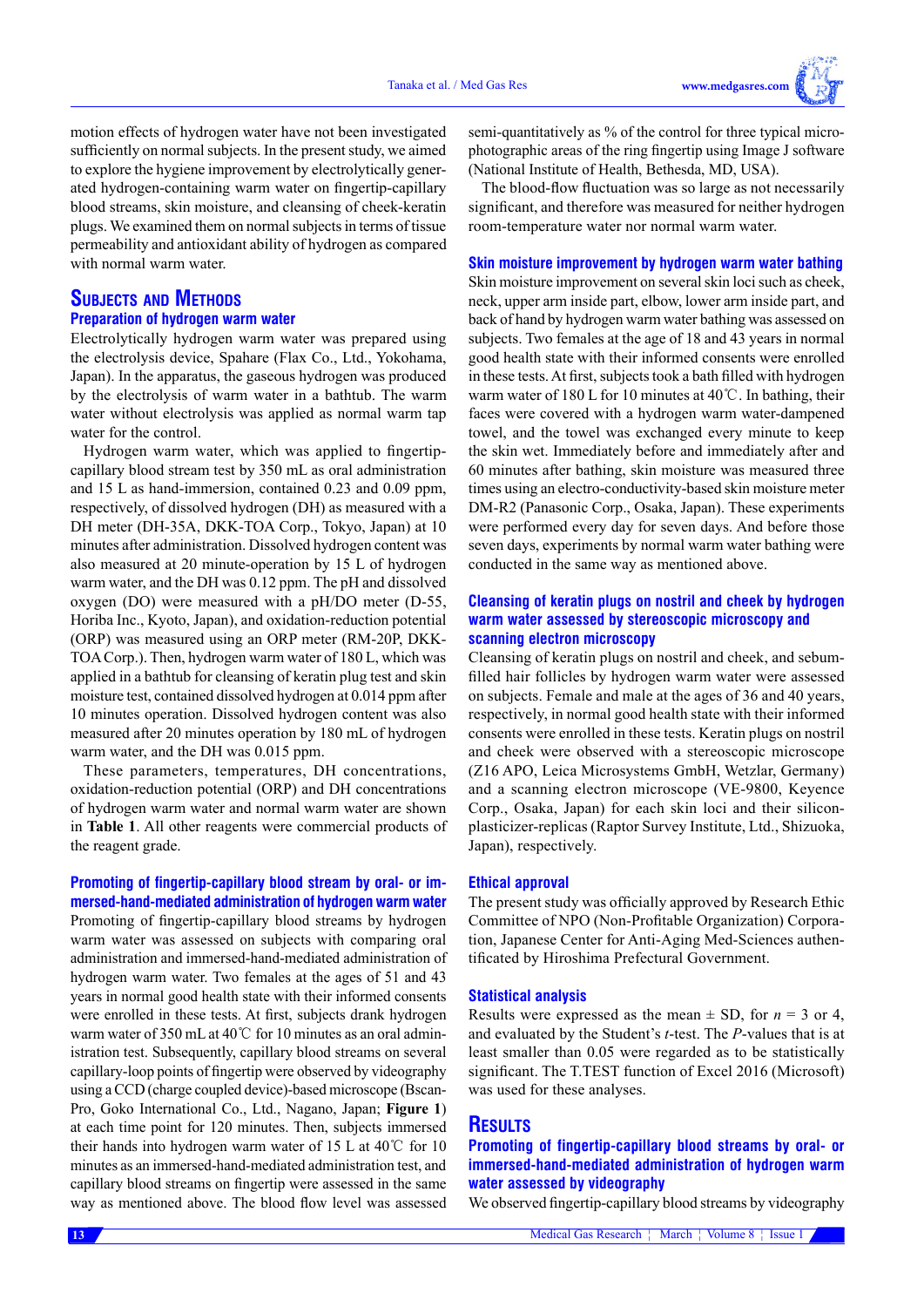|                                                              | Temperature<br>(°C) | Time after hydrogen<br>generation (min) | DH (ppm) | ORP(mV) | DO (ppm) | pН  |
|--------------------------------------------------------------|---------------------|-----------------------------------------|----------|---------|----------|-----|
| For blood stream test (oral<br>administration)               |                     |                                         |          |         |          |     |
| Normal warm water (350 mL)                                   | 40                  |                                         | 0.00     | 232     | 7.2      | 7.3 |
| Hydrogen warm water (350 mL)                                 | 40                  | 10                                      | 0.23     | $-3$    | 7.3      | 7.3 |
| For blood stream test (hand-<br><i>immersion</i> )           |                     |                                         |          |         |          |     |
| Hydrogen warm water (15 L)                                   | 40                  | 10                                      | 0.090    | 34      | 7.0      | 7.0 |
| Hydrogen warm water (15 L)                                   | 40                  | 20                                      | 0.12     | 8       | 7.1      | 7.1 |
| For cleansing of keratin plug and<br>moisture test (bathing) |                     |                                         |          |         |          |     |
| Normal warm water (180 L)                                    | 40                  |                                         | 0.00     | 417     | 7.8      | 7.4 |
| Hydrogen warm water (180 L)                                  | 40                  | 10                                      | 0.014    | 281     | 7.6      | 7.7 |
| Hydrogen warm water (180 L)                                  | 40                  | 20                                      | 0.015    | 124     | 7.8      | 7.2 |
|                                                              |                     |                                         |          |         |          |     |

**Table 1: Parameters of hydrogen warm water and normal warm water which were applied to a fingertip-capillary blood stream test and a bathing test**

Note: DH: dissolved hydrogen; ORP: oxidation-reduction potential; DO: dissolved oxygen; min: minutes.



**Figure 1: Observation of the fingertip-capillary blood streams by videography using a charge coupled device-based microscope.**

using a CCD-based microscope (**Figure 1**). Images of the ring fingertip-capillary blood streams of female at the age of 51 years are shown in **Figure 2**. The subject immersed her hands in hydrogen warm water or normal warm water (**Table 1**). After 30 minutes from termination of 10-minute immersion in hydrogen warm water, capillary blood streams obviously increased on every observed point of the ring fingertip with compared to before immersion (**Figure 2**). On the contrary, normal warm water did not exhibit any increase in capillary blood streams in the same points, because of post-bathing getting-cold. These effects were observed similarly on the other subject female at the age of 43 years (data not shown). These results suggest that the sustained promotion of blood streams by hydrogen warm water is not attributed to "warmness" of the hydrogen warm water because of no effect by normal warm water, but attributed to antioxidant ability of "hydrogen" dissolved in warm water.

**Figure 3** shows promotion of capillary blood streams on the ring fingertip of female at the age of 51 years by comparing oral administration with immersed-hand-mediated-administration of hydrogen warm water. When oral administration of hydrogen warm water, the blood flow level decreased initially, assumedly through warmness-caused transiently extended diameter of the blood vessels, and then restored to about 100% at 60 minutes (**Figure 3**). The promotion of blood streams was markedly caused by immersed-hand-mediated-administration of hydrogen warm water, the blood flow level (%) gradually decreased initially, and then increased to about 120% at 60 minutes (**Figure 3**). It was suggested in the case of immersedhand-mediated administration of hydrogen warm water that dissolved hydrogen directly permeates into skin and thereby promotes capillary blood streams, which was more effective than oral administration.

## **Skin moisture improvement by hydrogen warm water bathing**

Immediately after taking a bath filled with hydrogen warm water (**Table 1**), the skin moisture  $(\%)$  on five parts of six parts of female at the age of 43 years increased by 5–10% as compared to before bathing, which was kept on for the 7-day test. On female at the age of 18 years, skin moisture (%) at immediately after bathing filled with hydrogen warm water increased in two parts of six parts by 5–10% as compared to before bathing. **Figure 4** shows skin moisture (%) on backs of hands for the 7-day test. However, skin moisture (%) increased to near the level as those by normal water bathing (**Figure 4**). Cleansing of keratin plugs on nostril and cheek by hydrogen warm water assessed by stereoscopic microscopy and scanning electron microscopy

We verified cleansing of keratin plugs on nostril and cheek by hydrogen warm water bathing (**Table 1**). Images of cleansed keratin plugs from cheek on subjects were shown in stereoscopic micrographs of **Figure 5A** and in scanning electron micrographs of **Figure 5B**. After hydrogen warm water bathing, area of cleansed keratin plugs (% of the control) in cheek of 36 years old female increased about 1.3-fold as much as the control. And number of cleansed keratin plugs also increased 2.30- and 4.47-fold as many as the control on cheek of female at the age of 36 years and male at the age of 40 years, respectively (**Figure 5C**), similar on nostrils. Thus, the cleansing effects by hydrogen warm water were superior to normal warm water (**Figure 5C**).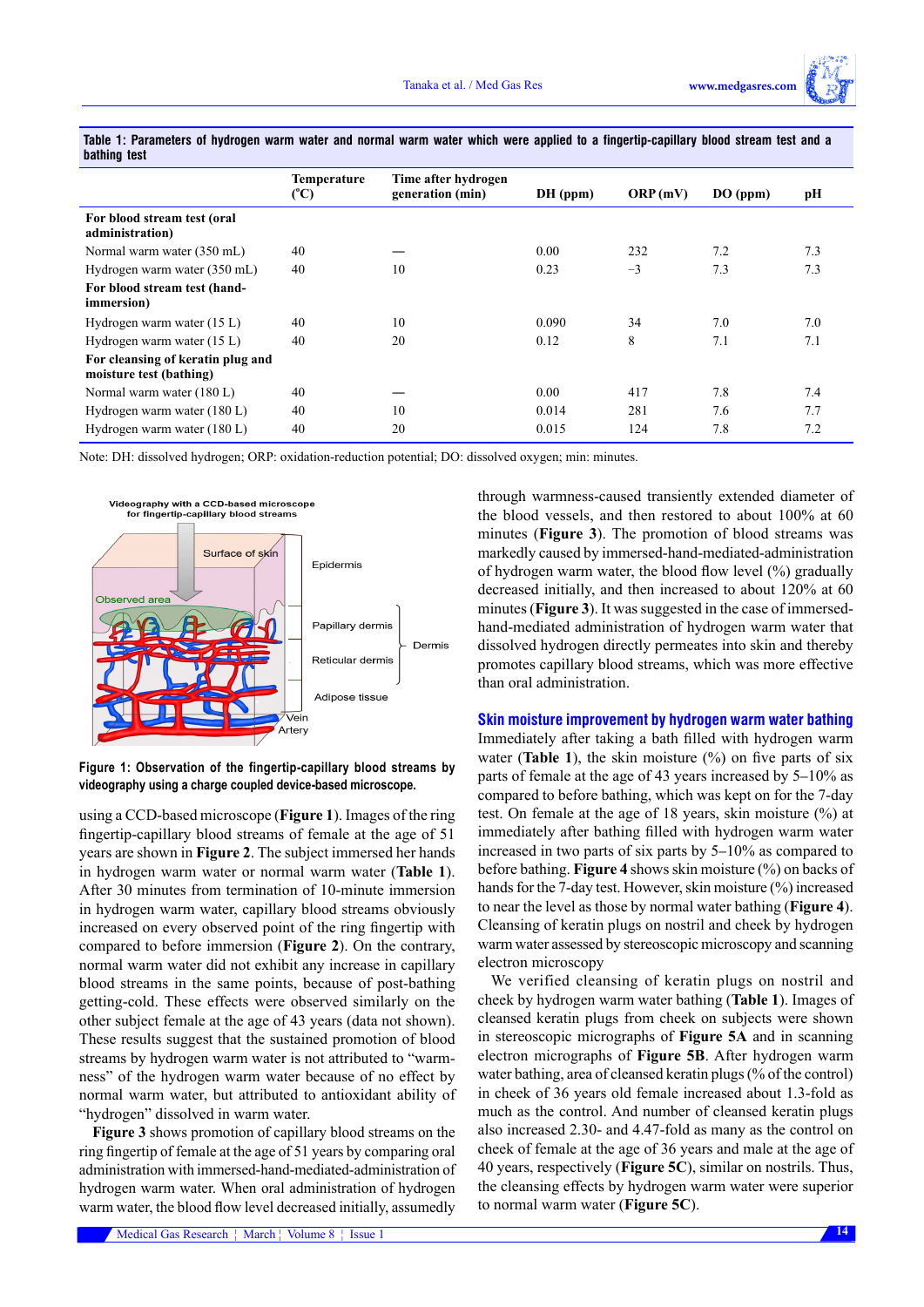Normal warm water

Hydrogen warm water



**left hand of female at the age of 51 years by comparing oral administration with immersed-hand-mediated administration of hydrogen warm water.**  Note: The charge coupled device-based microscopic photographs were expanded for 2.3-fold width direction, with unification for brightness and color tone of the background. The blood flow level (%) was assessed semiquantitatively as % of the control for three micrographic areas of fingertips using an Image J software. Date are expressed as the mean ± SD, *n* = 3. Each administration was executed three times. min: Minutes.

## **DISCUSSION**

We aimed to explore the hygiene improvement by electrolytically generated hydrogen warm water on fingertip-capillary blood streams in the dermis located more deeply than 0.1 mm long from the skin surface, skin moisture, and cleansing of cheek-keratin plugs in the present study.

The fingertip-capillary blood streams observed by videography show that the promotion of blood streams were caused by immersed-hand-mediated-administration of hydrogen warm water more appreciably than oral administration, suggesting that, upon the immersed-hand-mediated administration of hydrogen warm water, the dissolved hydrogen directly permeates into the depth of skin and thereby promotes capillary blood streams in the dermis located as deep as 0.1 mm long from the skin surface. This effect persisted approximately 60 minutes, supposed to be enough time to exclude waste into the

- Immediately after Normal warm water bathing 50  $-\triangle -60$  min after bathing 45 - Just before bathing 40 Immediately after Hydrogen warm water  $35$ bathing  $\leftarrow$  -60 min after bathing 30 0 1 2 3 4 5 6 Experimental period (day)



Note: Skin moisture values were evaluated with an electro-conductivity-based skin moisture meter. Data are expressed as the mean ± SD, *n* = 3. \**P* < 0.05, *vs*. just before bathing. Min: Minute(s).

blood effectively, thus helpful to anti-aging. It was reported by our research team that rosary-like aggregation of erythrocytes was caused by oxidative stress, together with disappearance of the surface dent structure being necessary for passage of erythrocytes within the inside of a capillary vessel being more narrow than a diameter of erythrocytes, but prevented by hydrogen water, as observed by scanning electron microscopy.<sup>14</sup> As another mechanism that underlies the hydrogen-promoted blood streams, oxidative stress-induced delay of blood streams passing through narrow channels in a blood-streaming rheology comb-shaped apparatus was observed to be restored by

**15**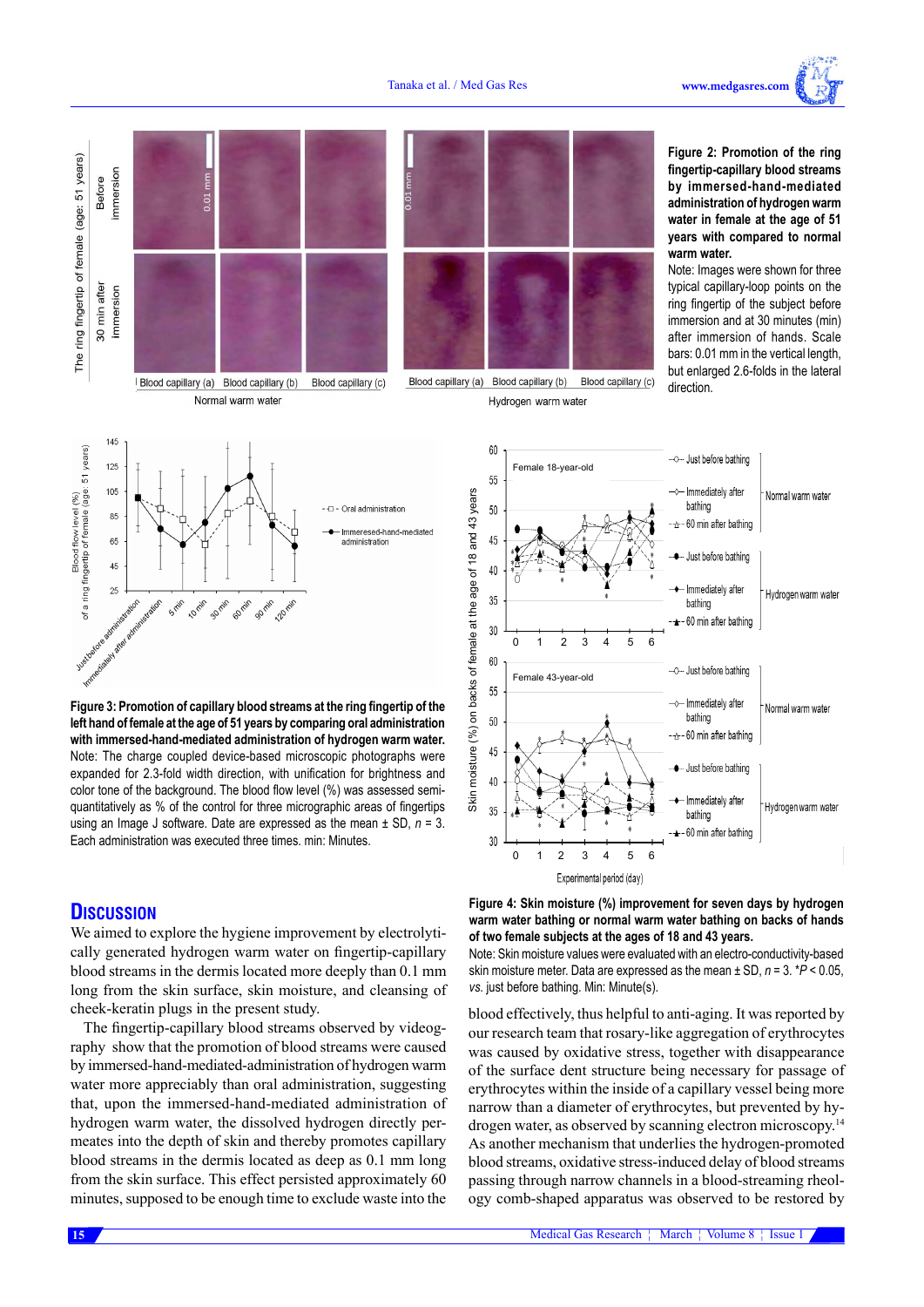



## **Figure 5: Effect of cleansing of keratin plugs on nostril and cheek by hydrogen warm water.**

Note: (A) Stereoscopic images of cleansed and transferred keratin plugs on cheek by hydrogen warm water bathing with compared to normal warm water bathing. Representative plugs are shown by arrows. This experiment was performed on female at the age of 36 years and male at the age of 40 years. Scale bars: 1 mm. (B) Scanning electron microscopic images of cleansed and transferred keratin plugs (indicated by arrowheads) on cheek by hydrogen warm water bathing with compared to normal warm water bathing. This experiment was performed on female at the age of 36 years and male at the age of 40 years. Scale bars: 200 μm. (C, D) Cleansing of keratin plugs on nostril and cheek by hydrogen warm water bathing with compared to normal warm water bathing. Cleansing effects were assessed as the area (C) and number (D) of cleansed keratin plugs by stereoscopic microscopy shown in A and scanning electron microscopy shown in B. These experiments were performed in female at the age of 36 years and male at the age of 40 years. Date are expressed as the mean ± SD, n = 4. \**P* < 0.05, *vs*. hydrogen warm water.

hydrogen water.<sup>14</sup>

In our experiments, the inhibitory effects of hydrogen to prevent either agglutination or capillary-clogging of erythrocytes might cause the promotion of blood streams.

Rheology of blood streams is closely related to oxidative stress. It is reported that oxidative stress can lead to damages of both endothelial cells and circulating blood cells, but erythrocyte filterability was unaltered in the vitamin E-administered group in mountaineers.15 Erythrocytes are the first target to free radical oxidation, but alpha-tocopherol increases the functional resistance of erythrocytes maybe by the protection of protein components of the plasma against damaging action by free radicals.16 In accordance, we hypothesize that dissolved hydrogen bubbles contained in hydrogen warm water permeates and scavenges reactive oxygen species in erythrocytes and inhibits coagulation of erythrocytes, resulting in blood stream promotion in the present study (**Figure 6**).

Immediately after taking a bath filled with hydrogen warm water, the skin moisture  $(\%)$  on subjects increased by 5–10% as compared to before bathing, although for the stable effects by hydrogen warm water at least 6 days treatment is necessary because at some days up to 5 days, normal water seems to be more effective than hydrogen water (**Figure 4**). These results suggest that both hydrogen warm water bathing and normal warm water bathing serve for skin moisture, but a test period longer than 7 days might be necessary for analysis to elucidate the relation of dissolved hydrogen to skin moisture improvement. The physiological effects of hydrogen water depend on dissolved hydrogen concentration. It is reported that hydrogen water containing about 0.5 ppm of dissolved hydrogen affects allergic contact dermatitis in mice.<sup>17</sup> In our previous study, hydrogen water containing 0.8–1.3 ppm of dissolved hydrogen intake *via* catheter-feeding *via* the nose directly to the stomach was demonstrated, for severely hospitalized elderly patients with pressure ulcer, to execute wound size reduction and early recovery.<sup>18</sup> Sakai et al.19 suggest that the daily consumption of water containing a high concentration of hydrogen (over 7 ppm or 3.5 mg in 500 mL of water) may aid in maintaining functional vasculature *via* neutralization of detrimental reactive oxygen species or suppression of the inflammatory events. Results in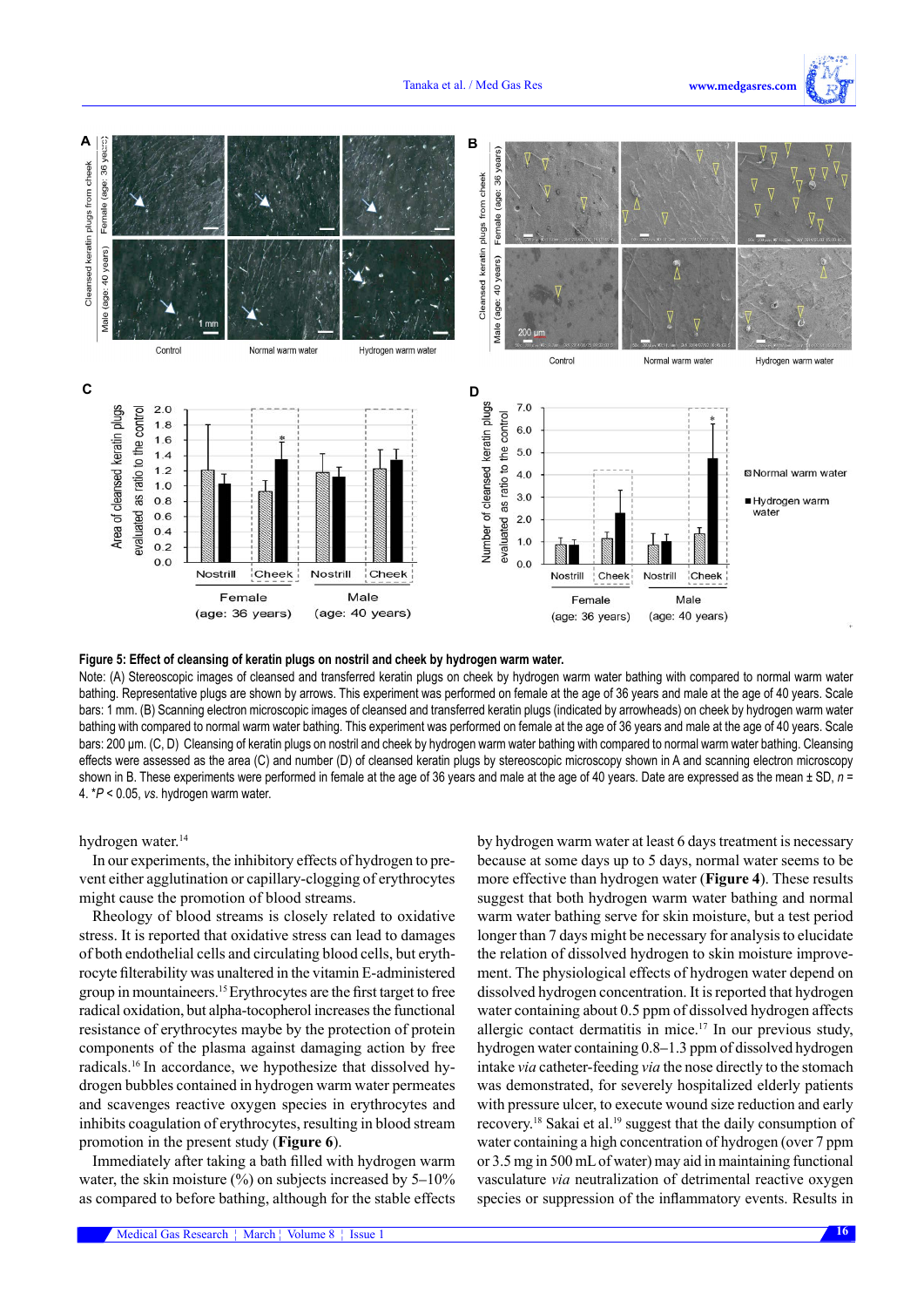



**Figure 6: A possible mechanism whereby hydrogen prevents erythrocyte cohesion, and increases capillary blood streams** *via* **oxidative stress repression due to negatively charged surface lipid membrane of erythrocytes.**

the present study may be owing to dissolved hydrogen contents of 0.014–0.015 ppm in hydrogen warm water bathing (**Table 1**), which was not enough high to exhibit physiological effects. Generally, the saturated concentration of hydrogen in water is 1.6 ppm at normal room temperatures, but it is more difficult to achieve 1.6 ppm in "warm" water at 40℃ in a bathtub. Though the technical issue how to dissolve higher concentration of hydrogen in "warm" water remains to be solved, hydrogen warm water bathing is expected to promote skin moisture.

We verified cleansing of keratin plugs on nostril and cheek by hydrogen warm water bathing. Results obtained indicate the cleansing effects by hydrogen warm water was superior to normal warm water (**Figure 5C**, **D**). Hydrogen molecules were supposed to be dispersed in water mostly as several hundred nanometer scale bubbles<sup>18</sup> and thereby can easily permeate into small openings of skin. It is reported that hydrogen inhibited cellular damages through prevention of lipid peroxidation and DNA oxidation by selective-scavenging of hydroxyl radicals but not disturbing superoxide anion radicals, hydrogen peroxide, or nitric oxide in cells.<sup>20</sup> The production of malondialdehyde, an indicator of lipid peroxidation, is markedly reduced by hydrogen-rich saline in rat skin flap.<sup>21</sup> Our results suggest that hydrogen permeates deeply into skin and scavenges reactive oxygen species, resulting in inhibition lipid peroxidation in sebum-filled hair follicles (**Figure 7**).

The similar hydrogen concentration improved the fingertip blood flow and cleansing keratin plugs, however for the skin moisture, instable effects of increase was observed. The mechanism underlying protection provided by hydrogen warm water might be different between these measurements, depending on the penetration ability of skin surface (keratin layer), epidermal cells, dermal cells and blood vessels. In spite of the facts, these beneficial effects of hydrogen warm water would helpful to the anti-aging medicine and cosmetic.

Recently, hydrogen water is extensively investigated, but the effect of hydrogen on good-healthy subjects remains unclear. In the present study, hydrogen warm water was employed to



**Figure 7: A possible mechanism whereby hydrogen warm water prevents sebum-filled hair follicles, and keratin plugs** *via* **the oxidative stressrepressing ability.** 

Note: Two biopsies of forehead skin were provided based on an informed consent from a subject of 54-years-old female. Scale bars: 0.05 mm.

characterize physiological effects of hydrogen in the alleviation of three following different aspects. Fingertip-capillary blood streams were promoted by immersed-hand-mediatedadministration of hydrogen warm water, but not by normal warm water, showing the responsibility of hydrogen, for the blood-stream promotion. Hydrogen warm water bathing increased skin moisture stably after 6 days treatment with fluctuating small effects sometimes.

Furthermore, hydrogen warm water exhibited the cleansing effect of keratin plugs on nostril and cheek more markedly than normal warm water, showing the thorough cleansing by hydrogen warm water, keratin-plugs of residual amounts that could not be cleansed by normal warm water could be removed effectively. These beneficial effects could be attributed to the permeability into skin or lipid membrane, and the antioxidant ability of hydrogen.

#### **Acknowledgement**

We acknowledged to Ms. Haruko Mimura for her technical assistance and Dr. Shinya Kato of Mie University for his assistance of manuscript preparation in this study.

#### **Author contributions**

YT and NM participated in the design of experiments. NM contributed reagents and materials. YT, YS and NM carried out the experiments. YT, YS, and NM analyzed the data. YT and NM drafted the manuscript. NM corrected the final manuscript. All authors read and approved the final version of the manuscript for publication. **Conflicts of interest**

The authors declare no conflict of interest.

## **Financial support**

This work was in part supported by a Grant-in-Aid #1704 for Anti-Aging Research from Japanese Center for Anti-Aging MedSciences, Hiroshima, Japan. Funders had no involvement in the study design; data collection, management, analysis, and interpretation; paper writing; or decision to submit the paper for publication. **Research ethics** 

The present study was officially approved by Research Ethic Committee of NPO (Non-Profitable Organization) Corporation Japanese Center for AntiAging MedSciences authentificated by Hiroshima Prefectural Government. The study was performed in accordance with the *Declaration of Helsinki* and relevant ethical principles.